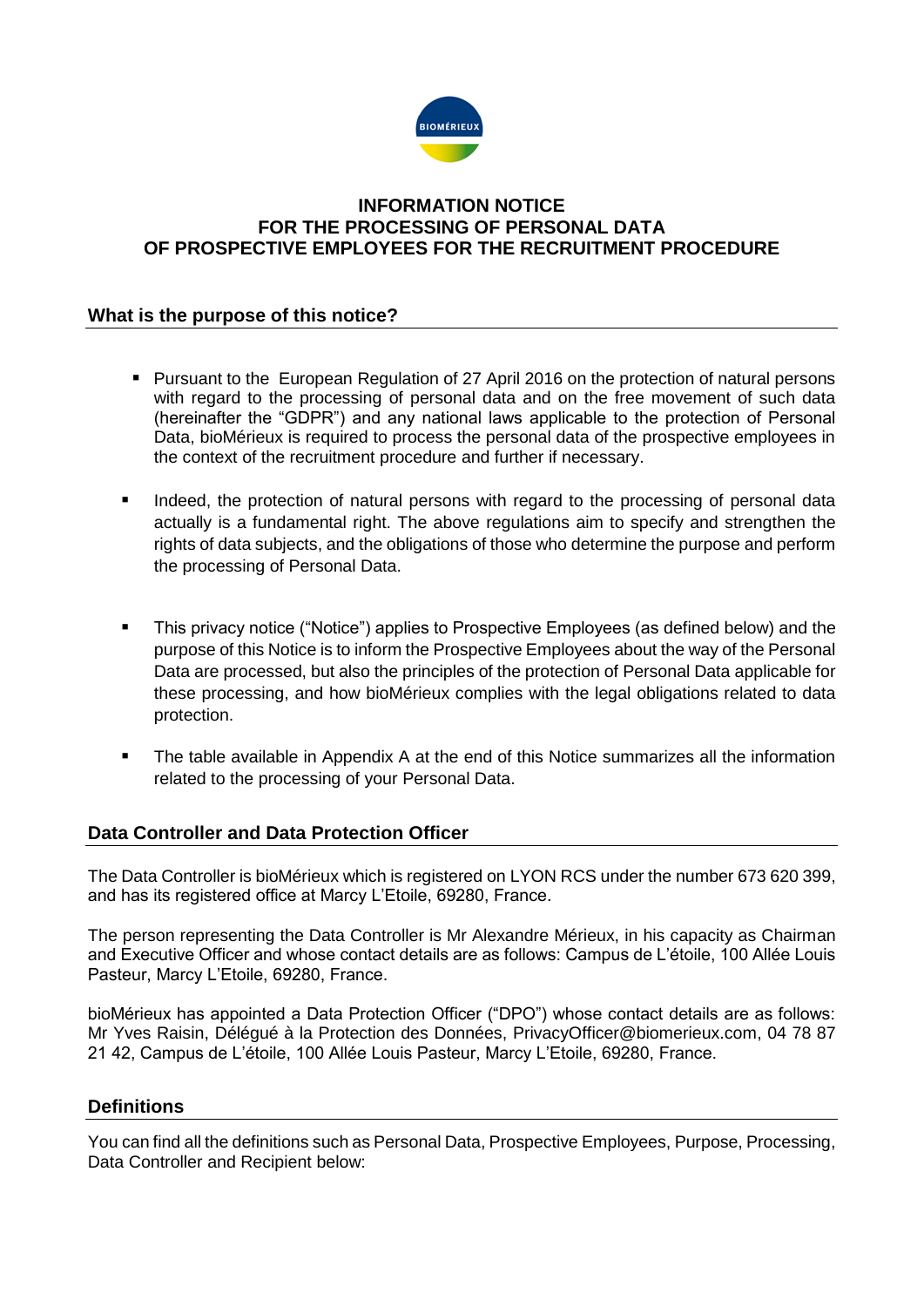- *"Personal Data"*: any information that relates to an identified or identifiable natural person, i.e. the employees; an identifiable natural person is considered as *a "natural person [...] who can be identified, directly or indirectly, in particular by reference to an identifier such as a name, an identification number, location data, an online identifier to one or more factors specific to the physical, physiological, genetic, mental, economic, cultural or social identity";*
- "*Prospective Employees*" means any internal employee of bioMérieux but also external people of bioMérieux who submit the application for a job in bioMérieux which can be an employment contract, fixed terms contract or internship;
- "*Purpose"*: is the objective for the processing of the personal data. In this Notice, the purpose of the processing are specified in paragraph 3 below;
- *> "Processing"*: any operation or set of operations which is performed on personal data or on sets of personal data, whether or not by automated means, such as collection, recording, organisation, structuring, storage, adaptation or alteration, retrieval, consultation, use, disclosure by transmission, dissemination or otherwise making available, alignment or combination, restriction, erasure or destruction;
- *"Data Controller*": the entity which is determines the purpose and the means of the processing of the personal data, i.e. bioMérieux, hereinafter the "Data Controller";
- *"Recipient"*: the natural person or legal entity, the public authority, the department or any other organisation that receives disclosure of personal data, regardless of whether that person is a third party, and which is referred below;
- "*Data Processor"* means a natural or legal person other than the Data Controller which processes personal data on behalf of the Data Controller;

## **General Data protection principles**

bioMérieux collects and processes the Personal Data of Prospective Employees in compliance with GDPR and the applicable data protection regulations in force and in compliance with the principles set out below:

**Lawfulness, fairness and transparency of processing**: Prospective Employees' personal data is always collected and processed on the basis of a specific justification (the "legal basis" as defined below). No processing contrary to the principles of this Notice and the GDPR may be carried out. In addition, clear, transparent and complete information is provided to Prospective Employees on the processing carried out on their Personal Data;

**Limitation of purposes**: Prospective Employees' personal data is always collected and processed for specific purposes, from the start of processing;

**Data minimization**: the personal data of Prospective Employees that is collected is strictly necessary to achieve the intended objectives. No superfluous personal data, taking into account the processing operations carried out, is collected or used;

**Security:** Prospective Employees' personal data is stored and processed in a manner that guarantees their security and confidentiality.

#### **Why does bioMérieux use your Personal Data?**

In accordance with Article 6 of the GDPR, any processing of your Personal Data by bioMérieux acting as Data Controller will have a legal basis to process Personal Data.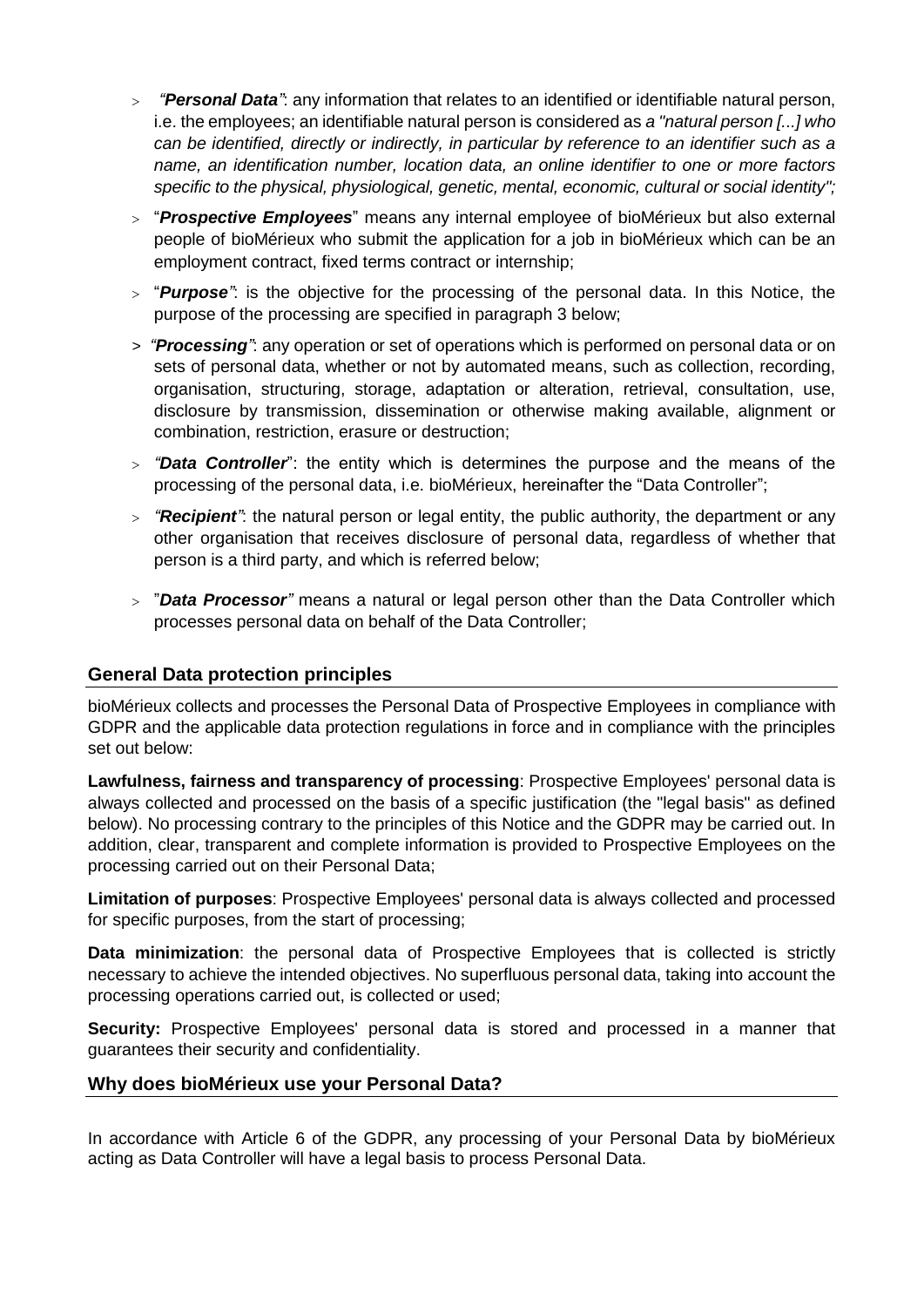The "legal basis" is the foundation for data processing under the GDPR. It means that if an organisation wants to process Personal Data, there is a need to identify specific legal grounds for the processing. GDPR has defined six legal bases for processing:

- legal obligation, - consent,
- performance of a contract, public interest, and
	- legitimate interest, protection of a vital interest

Only one of these legal bases is sufficient as basis of the data processing. As part of the bioMérieux recruitment procedure, the legal basis is the "consent".

The consent of a Prospective Employees to the use of his/her Personal Data must always be free, specific, informed and unambiguous. As a Prospective Employee you can decide to withdraw your consent for these purposes (see last paragraph below relating to your rights). However, this withdrawal has no consequences on the validity of the processing operations already carried out with the consent of the Prospective Employees.

## **How does bioMérieux use your Personal Data?**

bioMérieux is processing your Personal Data in compliance with the purpose listed in the table in Appendix A. You will find in this table the purpose for this processing, and the legal basis on which the Personal Data are collected.

The purpose of processing the Personal Data of Prospective Employees by bioMérieux is to manage the recruitment procedure and in particular to allow the potential manager of Prospective Employees, to carry out interviews and the selection process, to manage the pool of Prospective Employees and pre-recruitment.

## **What kind of Personal Data does bioMérieux hold about you?**

As part of the recruitment procedure, bioMérieux collects and processes the Personal Data of Prospective Employees, which are as follows:

- personal identification: first name, last name, age, nationality,
- contact information: email, phone numbers, personal postal address,
- education and skills: resume, education and training history, interview by video, languages,
- browsing information: user name, password, IP address, cookies.

Some of your Personal Data may be necessary for the examination of your application by bioMérieux' recruitment teams. At the time of collection, an asterisk will let you know that your data must be entered. If this data is not provided, the Data Controller will not be able to process the application.

#### **How is your Personal Data collected?**

bioMérieux collects your Personal Data either:

- directly from you through electronic web form or paper form,
- indirectly from an application, or from third parties.

## **How long does bioMérieux keep your Personal Data?**

Personal Data will be retained for a period that does not exceed the period required for the purposes for which they are processed bioMérieux will fulfil its legal and regulatory obligations and exercise its rights recognized by law or jurisprudence.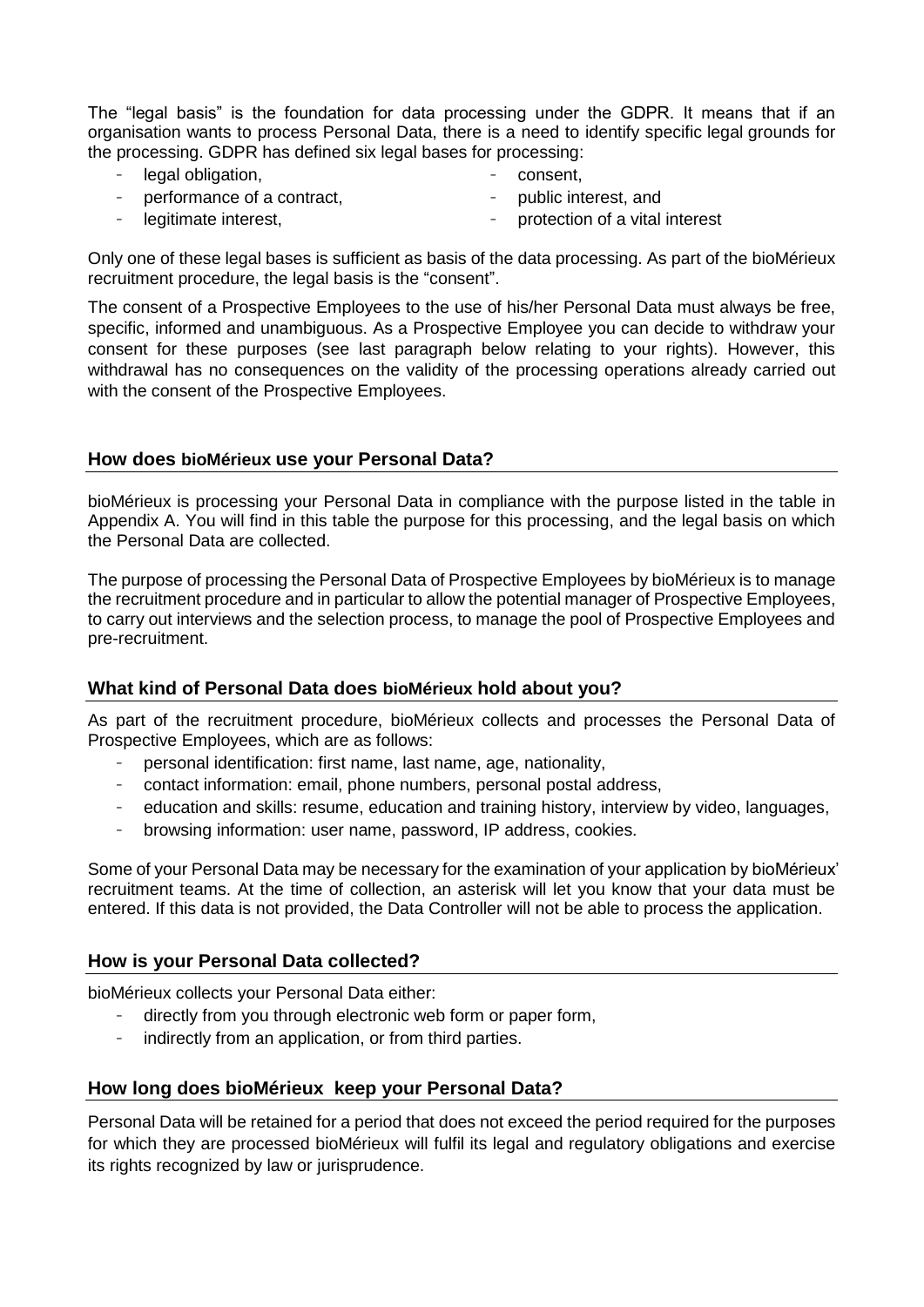- - Accordingly, the retention period for the data will be limited to the strict minimum, in accordance with the timeframes determined by the law or the "Commission Nationale Informatique & Libertés", French Data Protection Agency (CNIL) recommendations on this issue.

## **Who are the Recipients of my Personal Data and why might bioMérieux share my Personal Data with third parties?**

bioMérieux as Data Controller may have to share all or part of your Personal Data with some Recipients, always in conformity with the purpose.

bioMérieux as Data Controller may have to share your Personal Data especially with:

- internal departments at bioMérieux Group level, if they need to have access to your Personal Data in compliance with the purpose of the processing; in the context of recruitment procedure, this concerns in particular Human Resources, but also employees of the bioMérieux Group who need to know this information;
- third parties, outside of bioMérieux for example other companies, including third-party service providers, like recruiting firm. bioMérieux requires third parties as sub-data processor according to GDPR to respect the security of your Personal Data and to treat it in accordance with the laws for the protection of Personal Data.

bioMérieux shares your personal information with third parties where required by law, or where it is necessary to administer the relationship with you or where bioMérieux has a legitimate interest in doing so. All third parties that undertake to process your Personal Data must provide appropriate security measures to protect your Personal Data in line with bioMérieux' policies.

# **Transfer of your Personal Data outside European Union (EU)**

bioMérieux may be required to transfer your Personal Data outside of the EU especially to:

- subsidiaries of the bioMérieux Group outside of the EU, or also
- third parties where required by law, or where bioMérieux has a legitimate interest in doing so (as explained above about Recipients).

bioMérieux ensures that the appropriate safeguards are in place (such as tools of transfer including standard contractual clauses provided by the European Commission) before such transfer is taking place.

bioMérieux ensures that the appropriate protection mechanisms are implemented (such as transfer tools including the standard contractual clauses of the European Commission) before proceeding with a transfer of personal data. Standard contractual clauses are a transfer contract between the controller and a recipient specifying the obligations of the controller and the recipient in the event of a transfer of personal data outside the EU.

## **Your rights regarding the processing of your Personal Data**

You as Prospective Employee enjoys the rights referred to in the following articles.

If you exercise your rights, the Data Controller undertakes to respond as soon as possible, in any event within a period of one (1) month as from receipt of the request by the Data Protection Officer. If necessary this timeframe may be extended by two (2) months in view of the complexity or number of requests, if necessary.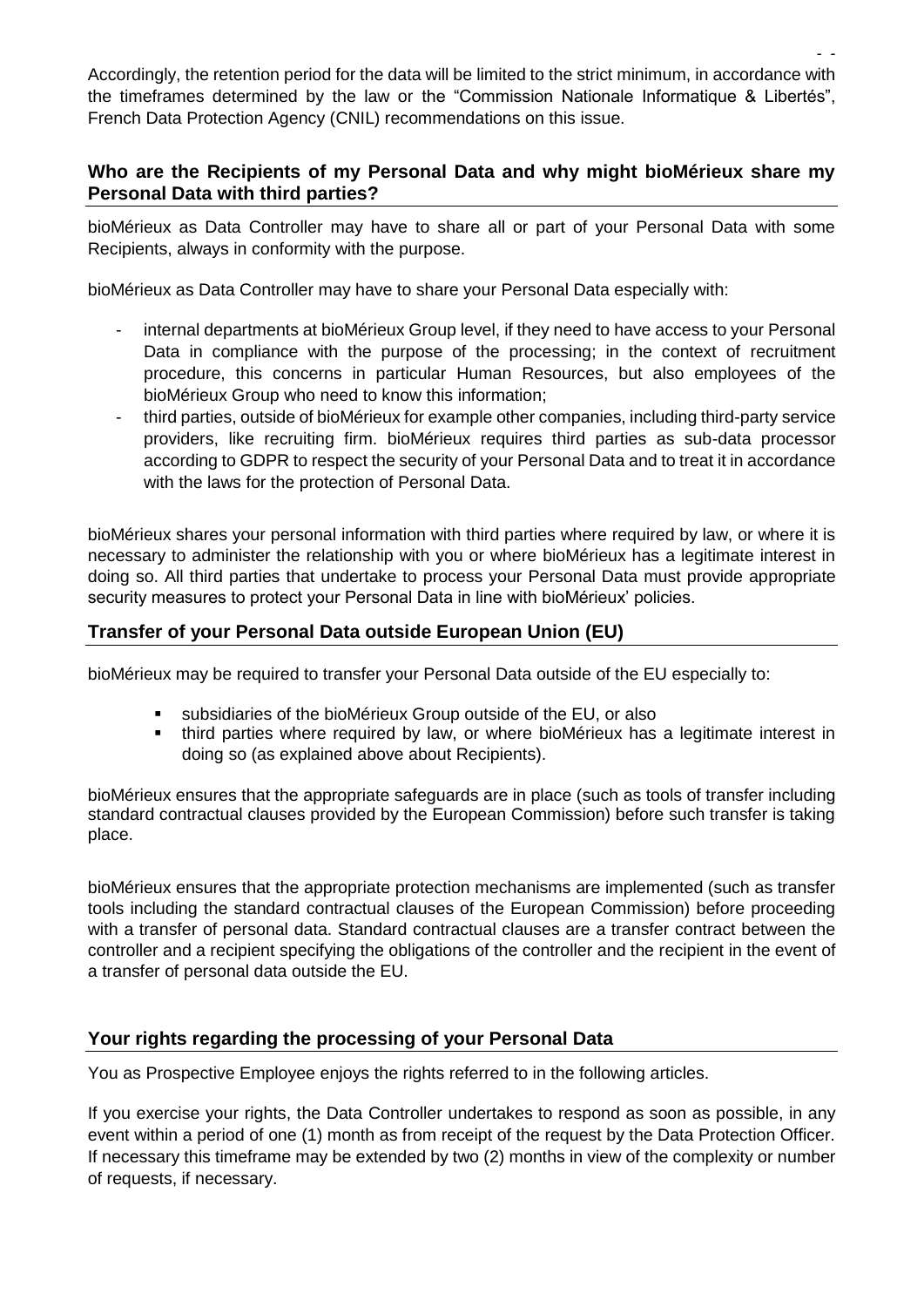- bioMérieux, the Data Controller will inform you in regard to this extension and the reasons for this report within a period of one (1) month as from receipt of your request.

Where your request is submitted in electronic format, the information will by default be provided electronically where possible, unless you expressly request for it to be provided in another manner (hard-copy paper format).

If bioMérieux, the Data Controller does not follow your request submitted, bioMérieux will inform you without delay and in any event within a period of one (1) month as from receipt of the request , stating the reasons why bioMérieux will not take action and informing you about your right to lodge a claim with your local data protection authority and/or to seek judicial remedy.

Your rights regarding your Personal Data are summarized below. Please note that depending on the situation your rights may be limited and subject to restrictions:

- Right to access: You have a right to get a confirmation from bioMérieux, the Data Controller whether or not your Personal Data are processed by bioMérieux and to get access to such data.
- Right to correction: You have a right to ask bioMérieux the Data Controller to correct any inaccurate Personal Data as soon as practicable.
- Request to delete ("Right to forget"): You have a right to ask bioMérieux, the Data Controller to delete your Personal Data as soon as practicable.

bioMérieux must delete your Personal Data as soon as practicable in the following cases:

- the Personal Data are no longer required for the purposes for which they were gathered or processed in another way;
- the Prospective Employee concerned is exercising their right to object to the processing of their Personal Data;
- the Personal Data have been made subject of unlawful processing;
- the Personal Data must be erased in order to comply with a legal obligation provided for by European Union law, or by the domestic law that governs bioMérieux, the Data Controller; However, erasure cannot apply in the following cases:
- the processing is required to exercise the right to freedom of expression and information;
- the processing is required in order to comply with a legal obligation provided for by European Union law, or by the domestic law that governs bioMérieux, the Data Controller;
- the processing is required to establish, exercise, or defend rights in court.
- Right to object: You have a right to object at any moment for reasons due to the particular situation to the processing of your Personal Data by bioMérieux, the Data Controller. You may not exercise your right in case the processing is required by law.
- Right to request the restriction of processing: You have a right to request that bioMérieux, Data Controller, restricts the processing of your Personal Data in the following cases:
	- the accuracy of the Personal Data is disputed by you or any Prospective Employee concerned for a period that enables bioMérieux, Data Controller, to check the accuracy of the Personal Data;
	- the processing is unlawful and you and any Prospective Employee concerned object to the erasure of the Personal Data, and are requiring the restriction of their use instead;
	- bioMérieux, Data Controller, no longer requires Personal Data for processing purposes, but they are still required by Prospective Employee concerned in order to establish, exercise, or defend a legal right.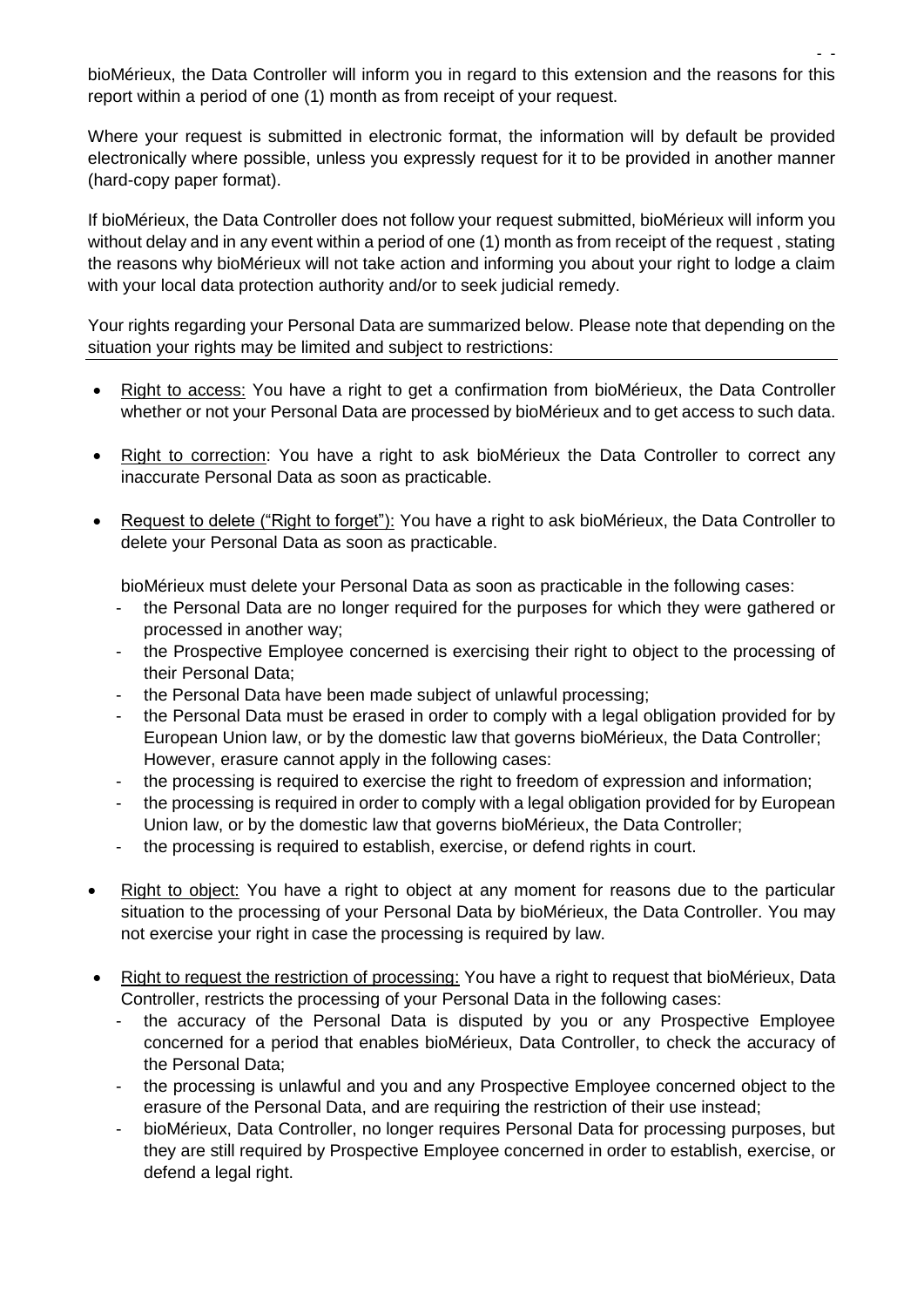- - • Right to request the transfer of your Personal Data: You have a right to receive Personal Data that have been provided to bioMérieux, Data Controller, in a structured, currently used and machine readable format and you have the right to transfer your Personal Data to other Data Controllers. bioMérieux may not object to this. You also have the right to request that your Personal Data be directly transferred by bioMérieux to other Data Controllers if the transfer is technically possible. This right applies only in case the processing is based on your consent, or for the execution of a contract.

To exercise these rights, You may submit your request to the DPO by filling the data subject right form available on bioMérieux website and by cliking [here.](https://www.biomerieux.com/en/rights-data-subjects)

## **Right to lodge a claim with a supervisory authority**

Notwithstanding any other administrative or legal recourse, any Prospective Employee who believes that their Personal Data were processed in a manner violating the GDPR and the principles set out in this Notice has the right to lodge a claim with CNIL.

To assert your rights, you and any Prospective Employee, may also appoint a body, an organization, or a non-profit organization that has been validly and legally incorporated, the statutory goals of which are in the public interest, and which is active in the protection of the rights and freedoms of the individuals concerned as part of the protection of your Personal Data.

This body organization or association mandated on your behalf may introduce a claim in its name with CNIL or exercise in its name its right to a judicial recourse against a Data Controller or subcontractor.

**\* \* \***

 bioMérieux, Mr Alexandre Mérieux<br>
The representative of the Data Controller

Mr Yves RAISIN,<br>
Data Protection Officer The representative of the Data Controller

Version 1.0 – November 2021